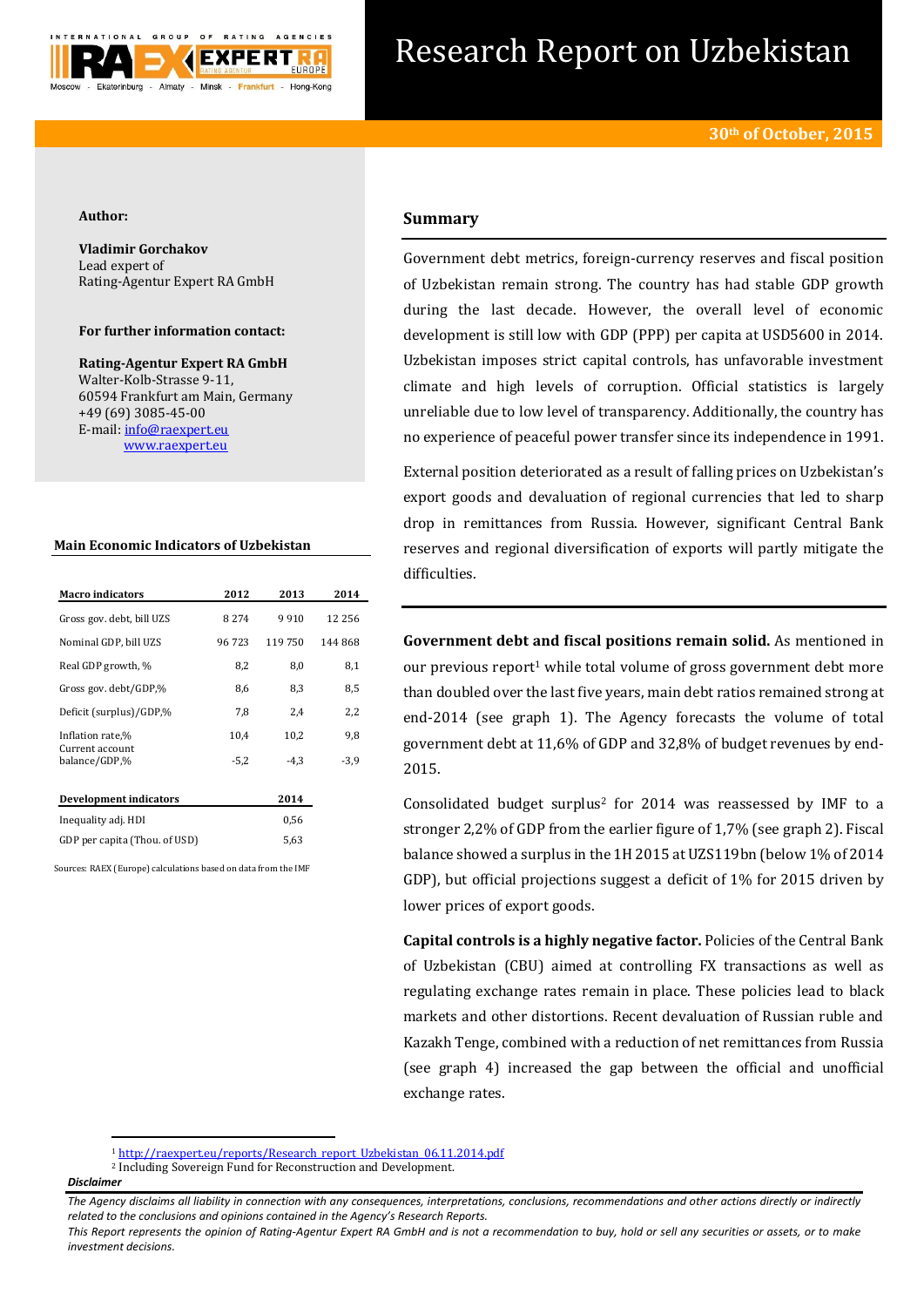**Graph 1:** Uzbekistan's gross government debt

 $O F$ 

F X I

Minsk

**BATING** 

Frankfurt

AGENCIES

Hong-Kong

GROUP

Almaty

Ekaterinburg



Source: RAEX (Europe) calculations based on data from the IMF \* IMF Estimations

**Graph 2:** Fiscal performance of Uzbek government



Source: RAEX (Europe) calculations based on data from the IMF \* IMF Estimations



**Graph 3:** Amount of UZS per 1 dollar in accordance of different exchange rates

The Agency estimates this gap was about 40% at early 2015 (see graph 3), while media sources reported its rise to about 65% by mid-2015. Although the CBU widened the devaluation corridor of the UZS, the Agency expects the difference between official and unofficial exchange rate to exceed 50% by the end of 2015.

**Regional slowdown and drop in commodity prices hit Uzbekistan.**

Current recession in Russia triggered a sharp drop in remittances to other CIS countries. The total amount fell by 40% during Q2 2015 compared with the same period of the previous year. Uzbekistan is the largest recipient of remittances from Russia among the CIS countries. Crossborder transfers of individuals from Russia to Uzbekistan dropped by more than 47% during Q2 2015 compared with the same period of the previous year (see graph 4).

Drop in global prices of Uzbekistan's main export goods (natural gas, gold and cotton) led to deterioration of current account balance of the country. However, compared with other CIS countries, Uzbekistan has lower dependence on Russia in terms of trade and importance of remittances. Less than 3% of exports and not more than 10% of imports come from Russia, while remittances from Russia were equivalent to about 12% of GDP in 2013 (compared to that of Tajikistan at above 40%). Additionally, Uzbekistan (as well as Turkmenistan) has long-term natural gas export contracts with China, which smoothens negative effects of price volatility.

**State-coordinated investments partially compensate unfriendly business climate.** Uzbekistan's real GDP growth remained one of the highest in the region at 8% in 2014 according to the IMF (see graph 5). Official figures for 1H 2015 also reported similar figures. These results were partly driven by high state investments in cooperation with foreign governments and companies. Major investments originate from Chinese state-owned companies mostly interested in the extraction sector and transport infrastructure. According to official statistics year-over-year growth of investments was 9,8% during the 1H 2015.

#### *Disclaimer*

*The Agency disclaims all liability in connection with any consequences, interpretations, conclusions, recommendations and other actions directly or indirectly related to the conclusions and opinions contained in the Agency's Research Reports.*

*This Report represents the opinion of Rating-Agentur Expert RA GmbH and is not a recommendation to buy, hold or sell any securities or assets, or to make investment decisions.*